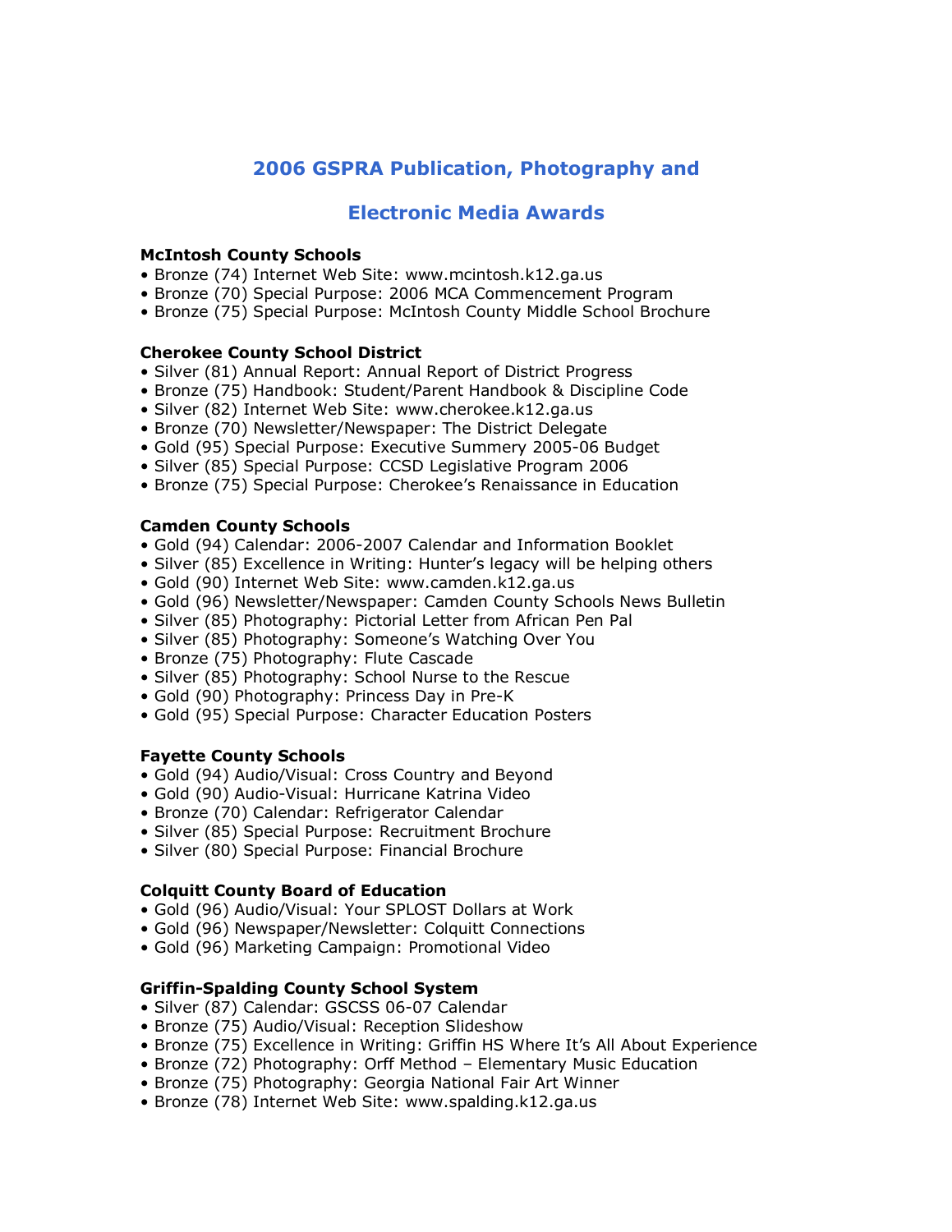- Bronze (75) Press Release: School system continues to monitor fuel situation
- Bronze (75)Press Release: Students meet and surpass targets
- Gold (90) Special Purpose: The Economics of Education

#### **Burke County Schools**

- Gold (95) Photography: Whirled Peace
- Silver (87) Photography: M..M..Good

#### **Columbia County School System**

- Gold (91) Calendar: 2005-2006 Calendar
- Gold (93) Newspaper/Newsletter: Educationally Speaking
- Gold (90) Annual Report: 2004-2005 Annual Report
- Silver (88) Electronic Communications: CCBOE News

#### **Cobb County School District**

- Gold (99) Annual Report: Annual Report 2005
- Silver (88) Handbooks: 06-07 Student Folder & Parent Information Guide
- Gold (95) Electronic Communications: Cobb County School Board News

#### **Forsyth County Schools**

- Silver (89) Annual Report: Our Growing Commitment 05-06
- Silver (85) Audio/Visual: Voice Mail Communication
- Bronze (79) Audio/Visual: Welcome Back! (2005)
- Gold (96) Calendar: 05-06 Calendar
- Gold (93) Electronic Communication: Help Us Make It Better: Redistricting 05-06
- Silver (80) Excellence in Writing: The Impact of the 65 Percent Solution
- Bronze (79) Excellence in Writing: 2006 General Assembly Highlights
- Silver (86) Special Purpose: Achievement within Reach
- Gold (96) Special Purpose: Vision 2010
- Gold (100) Marketing Campaign: Come Grow with Us

#### **Sumter County Schools**

- Bronze (70) Audio/Visual: Odyssey of the Mind
- Gold (95) Electronic Communications: Become a Partner
- Silver (87) Internet Web Site: www.sumterschools.org
- Bronze (70) Photography: Konu Meets President Carter
- Gold (94) Photography: Front and Center
- Bronze (70) Photography: My Green Eggs
- Bronze (73) Photography: Sharing at Magnolia Manor
- Bronze (72) Photography: Show Me
- Silver (89) Photography: Show Us, Coach Willis
- Bronze (70) Press Release: He Ain't Heavy
- Silver (80) Special Purpose: Parents Make the Difference

#### **Lowndes County Schools**

- Bronze (72) Newspaper/Newsletter: Chalk Talk
- Gold (94) Calendar: 2006-2007 Calendar
- Silver (85) Handbook: Code of Conduct & Student/Parent Handbook
- Bronze (75) Special Purpose: Report Card (Indicators of Excellence)

#### **Fulton County School System**

• Gold (96) Annual Report: 2005 Annual Report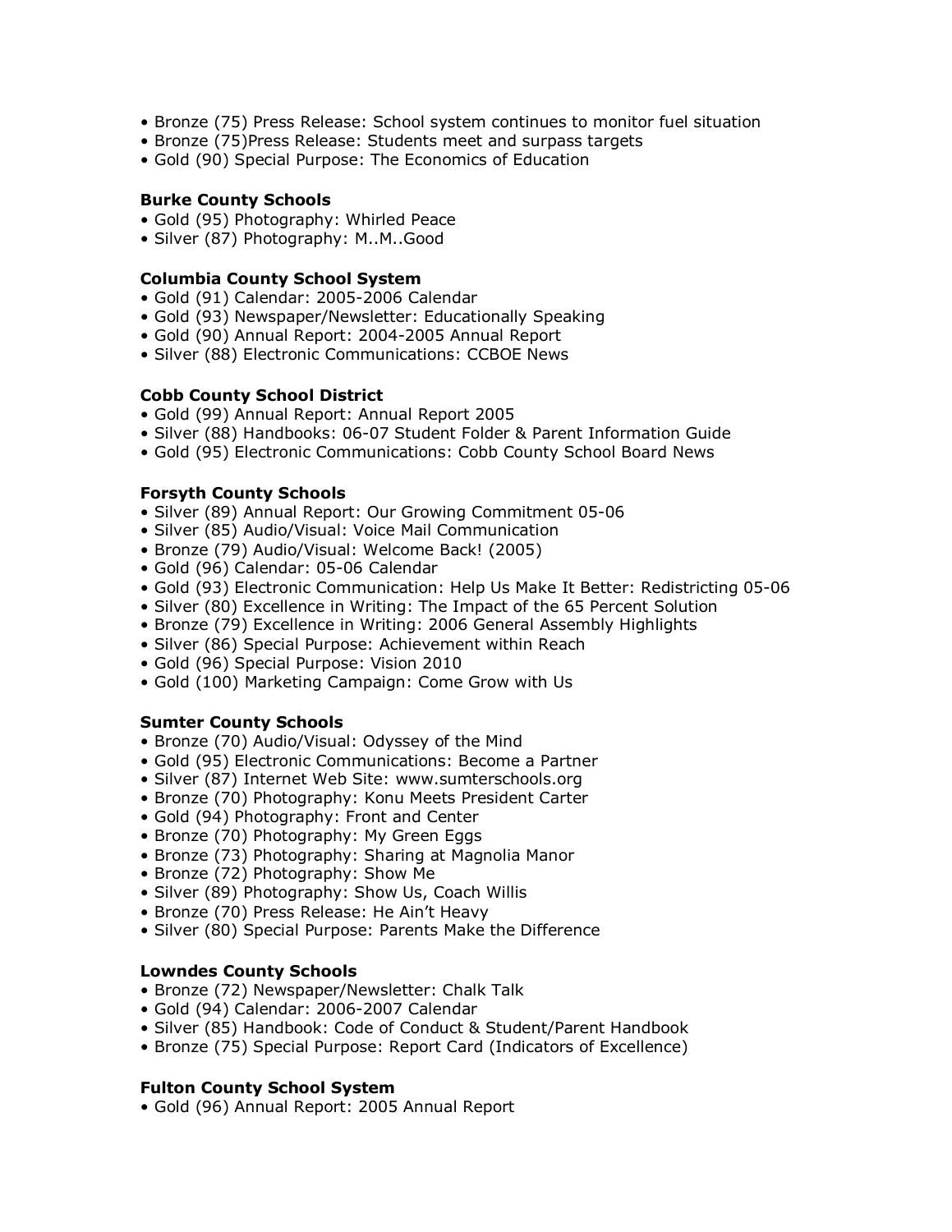- Silver (89) Audio/Visual: Superintendent's Welcome Back
- Silver (86) Audio/Visual: Inside Fulton County Schools
- Silver (85) Electronic Communications: Rapport Online e-newsletter
- Silver (80) Excellence in Writing: Superintendent's Welcome Back Script
- Gold (93) Internet Web Site: www.fultonschools.org

• Gold (99) Special Purpose: Newcomer's Guide to Fulton County Schools Dougherty County School System

- Silver (80) Audio/Visual: Magnet School Commercials
- Silver (88) Electronic Communications: DCSS Update
- Gold (94) Internet Web Site: www.docoschools.org
- Gold (95) Special Purpose: Magnet Brochures
- Silver (85) Special Purpose: From DCSS to You
- Gold (100) Special Purpose: Pursuing Excellence-System Facts & Facility Map

#### **Brooks County Schools**

- Gold (99) Audio/Visual: A Year of Celebrations power point
- Gold (90) Electronic Communications: Trojan e-newsletter
- Silver 85) Newspaper/Newsletter: The Trojan News
- Silver (89) Photography: Together
- Silver (81) Photography: The Oprah Show
- Gold (92) Photography: Reading Time
- Bronze (70) Special Purpose: Welcome to Brooks County Schools brochure

#### **Houston County Board of Education**

- Silver (80) Handbook: Media Kit
- Gold (95) Marketing Campaign: Houston Hot Shots
- Silver (84) Photography: Huntington Middle School Science Class

#### **Emanuel County Schools**

- Gold (90) Audio/Visual: Remembering 2005-2006
- Silver (85) Audio/Visual: Message on Hold
- Gold (94) Calendar: 2006-2007 Refrigerator Calendar
- Gold (90) Photography: Wall of Graduates
- Bronze (70) Photography: First Day of School

## **City of Decatur Schools** (see additional entry below)

- Gold (98) Audio/Visual: Thinking Big, Acting Boldly
- Gold (100) Calendar: 2006-2007 Calendar
- Bronze (75) Electronic Communication: Decatur eBeat
- Gold (90) Internet Web site: www.decatur-city.k12.ga.us
- Silver (85) Special Purpose: 2005 Report Card
- Gold (100) Special Purpose: We Believe

Georgia Partnership for Excellence in Education

- Gold (91) Annual Report: Advocating/Influencing/Informing
- Gold (100) Audio/Visual: Bus Trip Across Georgia
- Gold (92) Image/Identity Package: Georgia Partnership for Excellence in Education
- Silver (89) Internet Web Site: www.gpee.org
- Silver (89) Newspaper/Newsletter: Teacher Connection
- Silver (85) Photography: Bus Trip 2005 Blackshear Trail
- Silver (80) Special Purpose: Top Ten Issues to Watch in 2006
- Silver (85) Special Purpose: The 'How To's' of Community Planning
- Silver (87) Special Purpose: Investing in Excellence brochure